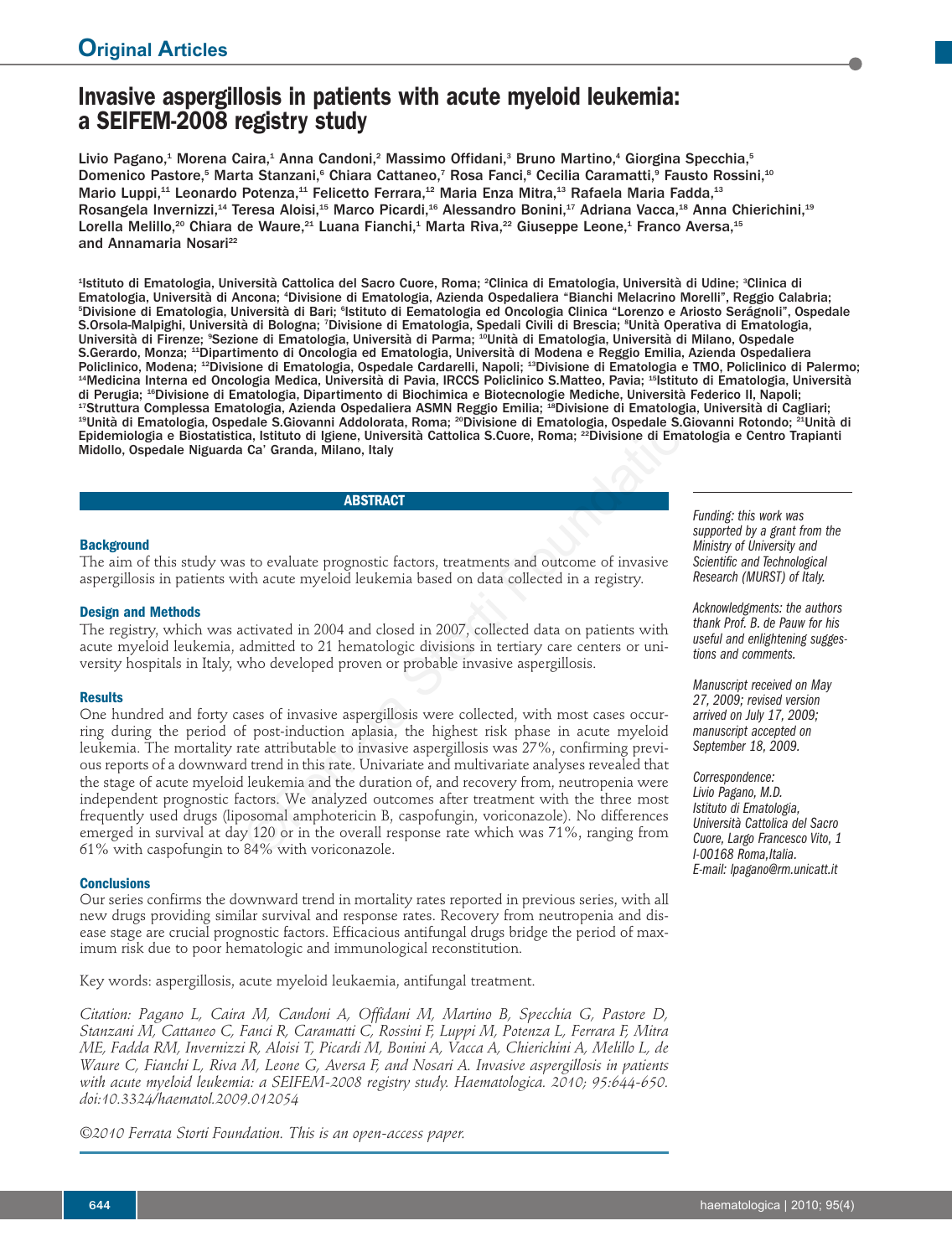## **Introduction**

The epidemiology of invasive aspergillosis has changed significantly over the last two decades. Patients with acute myeloid leukemia (AML) are most frequently affected, with a 10% incidence during post-induction or consolidation aplasia.<sup>1-3</sup> Although the severity and duration of neutropenia remain the major risk factors, the incidence of invasive aspergillosis has also increased after immunosuppressive therapy, such as alemtuzumab, infliximab or fludarabine-based chemotherapy.<sup>4-6</sup> The aspergillosis-attributable mortality rate (AMR) in AML is generally around 30-40%. In two consecutive multicenter studies we observed that the AMR decreased from 48% in 1987-1998 to 38.5% in 1999-2003.<sup>2,7,8</sup>

There was, therefore, the need for an observational registry to identify emerging risk factors, stratify patients according to risk and assess the efficacy of anti-fungal agents as they are introduced into clinical practice. The present study charted the incidence and outcome of invasive aspergillosis in Italian patients with AML from 2004 to 2007, identified factors influencing outcome and determined whether prescribed treatment influenced outcome.

## **Design and Methods**

A prospective registry investigation was conducted in 21 tertiary care centers or university hospitals in Italy from January 2004 through December 2007. Inclusion criteria were development of invasive aspergillosis in AML patients. Exclusion criteria were: (i) allogeneic and autologous stem cell transplant procedures; (ii) a history of invasive aspergillosis; and (iii) end-stage AML (patients with relapsed/resistant AML after two or more chemotherapy regimens). Only infections that were classified as "proven" or "probable" were included in this analysis.<sup>9</sup>

Each participating center completed a questionnaire eliciting the following data: age, gender, AML stage (onset, first relapse/resistance, complete remission), neutropenia (severe if count was  $\langle 0.5 \times 10^9 \rangle L$  and moderate if  $0.5{\text -}1.0 \times 10^9 \rangle L$  and its duration (<10 *versus* ≥10 days), antifungal prophylaxis, site of infection, diagnostic microbiology, (direct microscopy, cultures, galactomannan assay), imaging and histology (*in vivo* and *post mortem*), granulocyte colony-stimulating factor (G-CSF) administration, neutrophil transfusions, empirical/pre-emptive therapy, first or second line targeted therapy, oral antifungal maintenance therapy, and outcome.

"Empirical" therapy was started in patients with clinical signs and symptoms of infection, without any pathogen identified or any radiological sign. "Pre-emptive" treatment was initiated in patients with persistent fever and imaging-documented pneumonia or acute sinusitis. In patients with compatible radiological signs and microbiological tests allowing identification of the pathogen and in those with histopathological evidence of an aspergillosis, "targeted" therapy was initiated.

Additional information included in the questionnaire were: dates of symptom onset, diagnosis, start of antifungal therapy (empirical, pre-emptive, targeted), and death, with attending physicians and/or pathologists defining causes of death as aspergillosis or 'other' with or without aspergillosis. Death was defined as occurring early (<6 weeks) or late (>6 weeks) after the diagnosis of invasive aspergillosis.10 Each patient was followedup for a minimum of 120 days.

Diagnostic work-ups, which were practically identical in participating centers, included: nasal, pharyngeal, and rectal swabs

at the time of admission; blood cultures and chest X-rays at onset of fever; galactomannan assays twice a week, and computed tomography (CT) scan on the  $4<sup>th</sup>$  to  $7<sup>th</sup>$  day of fever. Additional examinations (e.g., abdominal ultrasound scan, sinus or brain CT, skin biopsy, bronchoalveolar lavage, fundus examination) were performed as required.

At the end of data collection all clinical, diagnostic and therapeutic data were reviewed by two independent, blinded physicians and the current European Organization for Research and Treatment of Cancer/Mycosis Study Group consensus criteria were thus applied to define invasive aspergillosis.<sup>9</sup>

Two end-points were used to assess outcome: (i) aspergillosis-AMR on day 120, according to criteria proposed by Wingard *et al.*; <sup>10</sup> death due to causes other than invasive aspergillosis were excluded from the survival analysis; and (ii) first-line antifungal therapy response rate after a minimum of 7 days of therapy. Failure was defined as no clinical improvement and/or change of first-line targeted drug, according to the clinicians' decision.

## *Statistical analysis*

Univariate analysis was performed using the  $\chi^2$  test with the following independent variables: sex, age, year of observation, AML stage, site of infection, severity and duration of neutropenia, neutrophil recovery, antifungal prophylactic agent and route of administration (topical *versus* systemic), antifungal therapy, first and second line targeted therapy, microbiological data, etiological agent, radiological and histological data, G-CSF administration, neutrophil transfusions, maintenance antifungal therapy, outcome and participating center. Variables for which data sets were incomplete were not included. Multivariate analysis was performed using a logistic regression model in which goodness of fit was assessed with the Hosmer and Lemeshow test.<sup>11</sup> The model included only variables with a univariate *P* value of less than 0.25, applying the stepwise-with-backward-elimination method. Adjusted odds' ratios (OR) and 95% confidence intervals (CI) were calculated. *P* values less than 0.05 were considered statistically significant. The analyses were performed using SPSS software for Windows, version 13.0. troduced into clinical practice. The<br>
incidence and outcome of inva-<br> **Statistical analysis**<br>
the incidence and outcome of inva-<br>
statistical analysis was performed<br>
then paidents with AML from 2004 Univariate analysis wa

Two different end-points were defined for the univariate and multivariate analyses: outcome on day 120 and response to firstline antifungal therapy, respectively.

# **Results**

During the study period (2004-2007), 152 cases of invasive aspergillosis in patients with AML were observed in 21 participating centers. Of these, 140 met the required criteria and were included in the present analysis. Twelve patients were excluded because they were in the terminal phase of AML (n=3), had a diagnosis of possible aspergillosis  $(n=2)$  or had undergone allogeneic hematopoietic stem cell transplantation (n=7).

The patients ranged from 14 to 79 years old (median, 57 years). The male-to-female ratio was 1.8:1. Of the 140 cases of invasive aspergillosis, 85 (60%) occurred during aplasia after first-line chemotherapy, 4 (3%) after consolidation in patients who had obtained complete remission and 51 (36%) after treatment for refractory or relapsed AML. The mean period between symptom onset and diagnosis of invasive aspergillosis was 12 days (range, 1- 85).

The lung was the most commonly affected site (126/140; 90%). Six patients had disseminated invasive aspergillosis (≥3 sites involved). Severe neutropenia was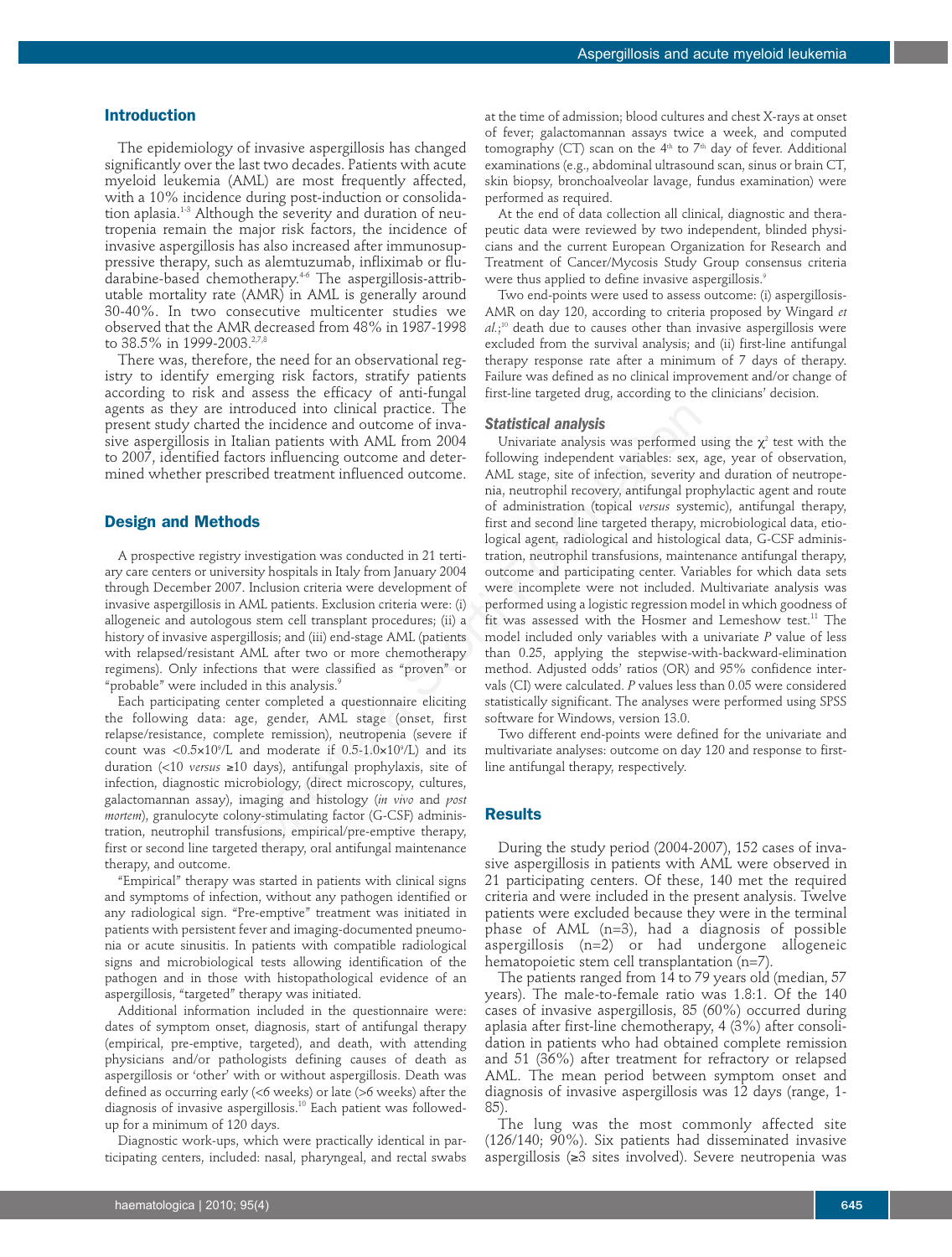present at the onset of invasive aspergillosis in 130/140 patients (93%). Six patients (4%) became neutropenic after clinical evidence of invasive aspergillosis. Neutrophil count normalized in 105/136 evaluable patients (77%) (Table 1).

Cases of probable invasive aspergillosis predominated over the histologically proven cases (105 *versus* 35; 75% *versus* 25%). For two of the proven infections (1%), the diagnosis was formulated at autopsy. *Aspergillus* spp. subtypes were identified in 55/140 of the cases of invasive aspergillosis (39%), with *A. fumigatus* (56%) being the most common (Table 1).

## *Treatment*

Antifungal prophylaxis was administered to 121/140 patients (86%). The systemic route was chosen in 101 patients (72%) for a mean of 20 days (range, 2-90). Itraconazole was given to 67% of cases, for a mean of 22 days. Fluconazole was prescribed for 33% for a mean of 16 days (Table 2).

Therapy was empirical in 87/140 patients (62%) and pre-emptive in 41 (29%). The remaining 12 patients received only targeted therapy (9%). The mean period between symptom onset and the start of empirical/preemptive treatment was 6 days (range, 1-19). The difference between times to treatment was not significant (symptoms to empirical therapy, 1-18 days, mean 5 days; symptoms to pre-emptive therapy 1-19 days, mean 6 days). Liposomal amphotericin B (L-AmB), caspofungin, and voriconazole were most frequently prescribed as empirical/pre-emptive treatment and in 81/121 patients (67%) the drug used empirically or pre-emptively was confirmed as the targeted therapy. Targeted antifungal therapy was administered to 136 patients. Combined therapy was given as first-line targeted therapy in 22/136 patients (16%). A sequential schedule was used in 16 of them (73%) (i.e. adding a second antifungal drug to preexisting therapy). Various different drugs were combined, as shown in Table 2. Second-line rescue therapy was successful in 10/15 patients who received it.

To hasten neutrophil recovery, 93/140 patients (66%) received G-CSF; granulocyte transfusions were given to only two patients. Two patients underwent surgery in addition to chemotherapy. Oral antifungal maintenance therapy with voriconazole, itraconazole or posaconazole was given to 93/106 responders (88%) for a mean of 61 days (range, 4-250).

#### *Outcome*

The overall mortality rate on day 120 was 33% (47/140), with no significant inter-center differences. Death was due to invasive aspergillosis or occurred in its presence in 38 patients (AMR, 27%). The mean time to death was 35 days (range, 2-117 days) (Table 3). Most early deaths were due to invasive aspergillosis (20/140, 14%) or occurred in the presence of invasive aspergillosis (18/140, 13%), while other causes predominated for late deaths. The mean time to death due to invasive aspergillosis was 22 days (range, 3-58 days). The mean time in cases with invasive aspergillosis was 37 days (range, 2-117 days) and in those without invasive aspergillosis was 62 days (range, 15-110 days).

Univariate analysis showed that outcome was significantly influenced by AML stage as well as duration of, and recovery from, neutropenia (Tables 1 and 2). Indeed, among the patients with invasive aspergillosis, those with relapsed/resistant AML had a worse prognosis than those in remission (43% *versus* 19%, *P*=0.002). Neutropenia persisting for 10 or more days was associated with a two-fold increase in AMR (31% *versus* 15% among those with neutropenia recovery in less than 10 days,  $P = 0.05$ ). The probability of AMR for patients who did not recover from neutropenia was 90% compared with 7% among those in whom neutropenia was overcome, *P*<0.001). G-CSF administration shortened the time to neutrophil recovery (15 *versus* 25 days) but did not affect AMR (Figure 1). Other parameters, such as disease extension or *Aspergillus* spp. did not influence outcome. The outcome of patients with "proven" or "probable" invasive aspergillosis was almost identical (AMR, 29% *versus* 27%) (Table 1). Multivariate analysis confirmed that recovery from neutropenia and AML stage were independent prognostic factors.

No antifungal drug conferred a clear survival advantage. Although combined therapy was not associated with better survival, combination therapy with L-AmB and caspofungin reduced AMR to 12.5%.

## Table 1. Univariate analysis of 140 cases of invasive aspergillosis.

| s prescribed for 33% for a mean of                                                                                                                                                                                                                                                                                                                                                                                                                                                                                                                                                                                                                                                                                                                                     | Although combined therapy was not associated with bet-<br>ter survival, combination therapy with L-AmB and caspo- |                                              |                                                                                                                                                                                                                                                                                   |         |
|------------------------------------------------------------------------------------------------------------------------------------------------------------------------------------------------------------------------------------------------------------------------------------------------------------------------------------------------------------------------------------------------------------------------------------------------------------------------------------------------------------------------------------------------------------------------------------------------------------------------------------------------------------------------------------------------------------------------------------------------------------------------|-------------------------------------------------------------------------------------------------------------------|----------------------------------------------|-----------------------------------------------------------------------------------------------------------------------------------------------------------------------------------------------------------------------------------------------------------------------------------|---------|
| rical in $87/140$ patients $(62%)$ and<br>29%). The remaining 12 patients<br>d therapy (9%). The mean period<br>nset and the start of empirical/pre-                                                                                                                                                                                                                                                                                                                                                                                                                                                                                                                                                                                                                   | fungin reduced AMR to 12.5%.<br>Table 1. Univariate analysis of 140 cases of invasive aspergillosis.              |                                              |                                                                                                                                                                                                                                                                                   |         |
| as 6 days (range, 1-19). The differ-                                                                                                                                                                                                                                                                                                                                                                                                                                                                                                                                                                                                                                                                                                                                   |                                                                                                                   | N. of cases                                  | N. of deaths                                                                                                                                                                                                                                                                      | P value |
| to treatment was not significant                                                                                                                                                                                                                                                                                                                                                                                                                                                                                                                                                                                                                                                                                                                                       |                                                                                                                   | $(\%)$                                       | (AMR %)<br>7(23%)<br>12 (41%)<br>14 (25%)<br>5(21%)<br>16 (19%)<br>0<br>22 (43%)<br>32 (25%)<br>2(33%)<br>2(33%)<br>$2(100\%)$<br>10 (29%)<br>28 (27%)<br>4(29%)<br>11(35%)<br>2(25%)<br>0<br>34 (26%)<br>4(40%)<br>2(29%)<br>32 (26%)<br>6(15%)<br>28 (31%)<br>7(7%)<br>28 (90%) |         |
| cal therapy, 1-18 days, mean 5 days;<br>ptive therapy 1-19 days, mean 6<br>photericin B (L-AmB), caspofungin,<br>ere most frequently prescribed as<br>e treatment and in 81/121 patients<br>empirically or pre-emptively was<br>geted therapy. Targeted antifungal<br>stered to 136 patients. Combined<br>first-line targeted therapy in 22/136<br>quential schedule was used in 16 of<br>ng a second antifungal drug to pre-<br>ious different drugs were combined,<br>Second-line rescue therapy was suc-<br>nts who received it.<br>nil recovery, 93/140 patients (66%)<br>ulocyte transfusions were given to<br>wo patients underwent surgery in<br>erapy. Oral antifungal maintenance<br>azole, itraconazole or posaconazole<br>responders (88%) for a mean of 61 | Year of observation<br>2004<br>2005<br>2006<br>2007                                                               | 31 (22%)<br>29 (21%)<br>56 (40%)<br>24 (17%) |                                                                                                                                                                                                                                                                                   | 0.27    |
|                                                                                                                                                                                                                                                                                                                                                                                                                                                                                                                                                                                                                                                                                                                                                                        | AML stage<br>1 <sup>st</sup> induction therapy<br>Complete remission<br>Relapse/resistance                        | 85 (61%)<br>4(3%)<br>51 (36%)                |                                                                                                                                                                                                                                                                                   | < 0.001 |
|                                                                                                                                                                                                                                                                                                                                                                                                                                                                                                                                                                                                                                                                                                                                                                        | Site of infection<br>Lung<br>Sinuses<br>Disseminated <sup>1</sup><br>Other <sup>2</sup>                           | 126 (90%)<br>6(4%)<br>6(4%)<br>2(2%)         |                                                                                                                                                                                                                                                                                   | 0.38    |
|                                                                                                                                                                                                                                                                                                                                                                                                                                                                                                                                                                                                                                                                                                                                                                        | Certainty of diagnosis<br>Proven<br>Probable                                                                      | 35 (25%)<br>105(75%)                         |                                                                                                                                                                                                                                                                                   | 0.82    |
|                                                                                                                                                                                                                                                                                                                                                                                                                                                                                                                                                                                                                                                                                                                                                                        | Aspergillus subtype <sup>3</sup><br>$A.$ flavus <sup>4</sup><br>A. fumigatus<br>A. niger<br>A. terreus            | 14(25.5%)<br>31(56%)<br>8 (14.5%)<br>2(4%)   |                                                                                                                                                                                                                                                                                   | 0.71    |
| ality rate on day 120 was 33%<br>ignificant inter-center differences.<br>asive aspergillosis or occurred in its<br>ts (AMR, 27%). The mean time to<br>range, 2-117 days) (Table 3). Most<br>ie to invasive aspergillosis (20/140,<br>he presence of invasive aspergillosis<br>other causes predominated for late<br>e to death due to invasive aspergillo-<br>, 3-58 days). The mean time in cases<br>losis was 37 days (range, 2-117 days)<br>: invasive aspergillosis was 62 days                                                                                                                                                                                                                                                                                    | Previous neutropenia<br>Yes<br>N <sub>o</sub>                                                                     | 130 (93%)<br>10(7%)                          |                                                                                                                                                                                                                                                                                   | 0.34    |
|                                                                                                                                                                                                                                                                                                                                                                                                                                                                                                                                                                                                                                                                                                                                                                        | Severity of neutropenia<br>Moderate<br>Severe                                                                     | 7(5%)<br>123 (95%)                           |                                                                                                                                                                                                                                                                                   | 0.88    |
|                                                                                                                                                                                                                                                                                                                                                                                                                                                                                                                                                                                                                                                                                                                                                                        | Mean duration of neutropenia<br>$<$ 10 days<br>$\geq 10$ days                                                     | 40 (31%)<br>90 (69%)                         |                                                                                                                                                                                                                                                                                   | 0.05    |
|                                                                                                                                                                                                                                                                                                                                                                                                                                                                                                                                                                                                                                                                                                                                                                        | Recovery from neutropenia <sup>5</sup><br>Yes<br>N <sub>o</sub>                                                   | 105 (77%)<br>31 (23%)                        |                                                                                                                                                                                                                                                                                   | < 0.001 |

*AMR: aspergillosis-attributable mortality rate. 1* ≥*3 involved sites 2 one bowel + one orbit 3 identified in 55/140 patients only; 4 three cases were due to multiple agents (*A.flavus *+* A.fumigatus) *<sup>5</sup> included six patients who became neutropenic after the onset of aspergillosis.*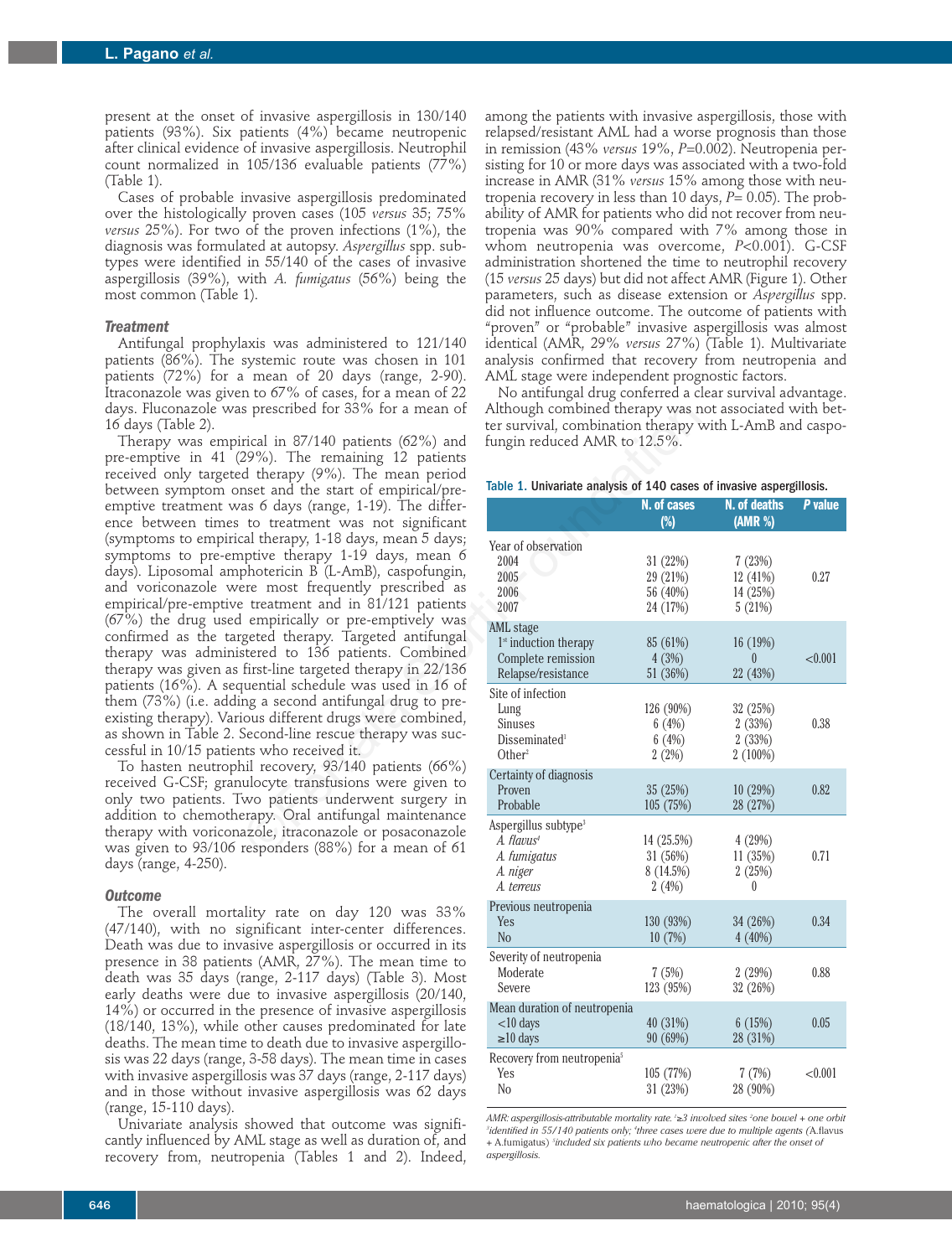#### *Efficacy of anti-fungal therapy*

Four patients died while receiving empirical treatment, leaving 136 patients evaluable for response to treatment. Efficacy was assessed by the success of first-line therapy only. Of the 136 evaluable patients, 93 (68%) had a good response. Univariate and multivariate analyses with good response as the end-point confirmed that AML stage and

## Table 2. Univariate analysis of anti-fungal prophylaxis and therapy in 140 cases of invasive aspergillosis.

|                                                                                                                                                                                                                                         | N. of cases<br>$(\%)$                                                                  | N. of deaths<br>(AMR %)                                                                                  | P<br>value | Invasive aspergillosis is one of th                                                                                                                                                                                               |
|-----------------------------------------------------------------------------------------------------------------------------------------------------------------------------------------------------------------------------------------|----------------------------------------------------------------------------------------|----------------------------------------------------------------------------------------------------------|------------|-----------------------------------------------------------------------------------------------------------------------------------------------------------------------------------------------------------------------------------|
| Antifungal prophylaxis<br><b>Topical</b><br>Systemic<br>None                                                                                                                                                                            | 20 (14%)<br>101 (72%)<br>19(14%)                                                       | 4(20%)<br>30 (30%)<br>4(21%)                                                                             | 0.55       | cations in patients with hematolog<br>past studies frequently focused on<br>marked diversity in risk, disease, di<br>transplant they were unable to pro<br>about the impact of individual risk                                    |
| Systemic anti- <i>Aspergillus</i> prophylaxis<br>Yes <sup>1</sup><br>N <sub>o</sub>                                                                                                                                                     | 68 (67%)<br>33 (33%)                                                                   | 23 (34%)<br>7(21%)                                                                                       | 0.19       | To avoid such confounding factor<br>focused only on patients with AN<br>dard chemotherapy and who had                                                                                                                             |
| Empirical or pre-emptive therapy<br>Yes<br>N <sub>0</sub>                                                                                                                                                                               | 128 (91%)<br>12(9%)                                                                    | 34 (26%)<br>4(33%)                                                                                       | 0.61       | sive aspergillosis.<br>Our study confirms that the lun<br>site of invasive aspergillosis, probal<br>spores playing a primary role in co.                                                                                          |
| Empirical versus pre-emptive therapy <sup>2</sup><br>Empirical<br>Pre-emptive                                                                                                                                                           | 87 (68%)<br>41 (32%)                                                                   | 25 (28%)<br>10(24%)                                                                                      | 0.61       | patients developed invasive aspe<br>course of chemotherapy. In healthy<br>and polymorphonuclear leukocytes                                                                                                                        |
| Empirical/pre-emptive drug <sup>2</sup><br>Caspofungin<br>$L$ -Am $B$<br>Voriconazole<br>$d$ -Am $B$<br>Other <sup>3</sup>                                                                                                              | 27 (21%)<br>54 (42%)<br>25 (20%)<br>14 (11%)<br>8 (6%)                                 | 8 (30%)<br>12 (22%)<br>6(24%)<br>6(43%)<br>2(25%)                                                        | 0.61       | against the ubiquitous Aspergillus. <sup>1</sup><br>with leukemia, the diseased wh<br>immune responses, facilating fung<br>becomes manifest with neutropeni<br>immunosuppression due to indu<br>Advances in the diagnosis of this |
| First line therapy <sup>4</sup><br>Same as empirical<br>Different                                                                                                                                                                       | 84 (67%)<br>42 (33%)                                                                   | 19 (23%)<br>12(29%)                                                                                      | 0.46       | the galactomannan assay or high re<br>have increased the number of cases                                                                                                                                                          |
| Drug in first line target therapy <sup>5</sup><br>$d$ -Am $B$<br>$L$ -Am $B$<br>Caspofungin<br>Voriconazole<br>Posaconazole<br>Other $6$<br>Combined<br>$L$ -AmB + caspofungin<br>$L$ -AmB + voriconazole<br>Caspofungin + voriconazole | 6(5%)<br>37 (27%)<br>28 (21%)<br>38 (28%)<br>2(1%)<br>3(2%)<br>22 (16%)<br>8<br>8<br>6 | 1(17%)<br>9(24%)<br>9(32%)<br>7(18%)<br>$\theta$<br>$3(100\%)$<br>5(23%)<br>1(12.5%)<br>2(25%)<br>2(33%) | 0.79       | Patients with Invasive aspe<br>and neutropenia<br>$N = 136$<br>G-CSF<br>$N = 93$                                                                                                                                                  |
| G-CSF administration<br>Yes<br>N <sub>o</sub>                                                                                                                                                                                           | 93 (66%)<br>47 (34%)                                                                   | 24 (26%)<br>14(30%)                                                                                      | 0.62       | Recovery<br>No<br>Yes<br>$N=3$<br>$N=22(34%)$                                                                                                                                                                                     |
| Oral maintenance therapy <sup>7</sup><br>Yes<br>N <sub>0</sub>                                                                                                                                                                          | 93 (88%)<br>13(12%)                                                                    | 5(5%)<br>$\theta$                                                                                        | 0.39       | N=71 (76%)<br>Mean time to recovery:<br>Mean tim<br>15 days<br>$\overline{2}$                                                                                                                                                     |
| Oral antifungal drug <sup>7</sup><br>Voriconazole<br>Itraconazole<br>Posaconazole                                                                                                                                                       | 72 (78%)<br>18(19%)<br>3(3%)                                                           | 3(4%)<br>2 (11%)<br>$\theta$                                                                             | 0.46       | <b>AMR 7%</b><br>AMR 86%<br>AN<br>(5/71)<br>(19/22)<br>ű                                                                                                                                                                          |

*AMR: aspergillosis-attributable mortality rate; d-AmB: deoxycolate amphotericin B; L-AmB: liposomal amphotericin B; G-CSF: granulocyte colony-stimulating factor 1 all patients received itraconazole 2 performed in 128 patients only 3 itraconazole (n = 6 patients), posaconazole*  $(n = 1)$ *, fluconazole*  $(n = 1)$  *<sup>4</sup> <i>related to 126 patients only (patients treated with target therapy only and early deaths excluded) 5 performed in 136 patients only (4 early deaths) 6 amphotericin B in lipid complex (2 patients), itraconazole (n = 1) 7 patients who died while receiving i.v. treatment were excluded.*

recovery from neutropenia were prognostic factors.

When comparing the drugs most frequently used for targeted therapy, the response rate ranged from 61% with caspofungin to 84% with voriconazole (Figure 2), perhaps because a higher percentage of patients recovered from neutropenia in the voriconazole group (Table 4). Despite this, no significant differences emerged in efficacy in either univariate (*P*=0.09) or multivariate (*P*=0.3) analysis.

# **Discussion**

Invasive aspergillosis is one of the most serious complications in patients with hematologic malignancies.<sup>2,3</sup> Since past studies frequently focused on groups of patients with marked diversity in risk, disease, disease stage, and type of transplant they were unable to provide clear conclusions about the impact of individual risk factors on outcome.<sup>12-13</sup> To avoid such confounding factors, the present analysis focused only on patients with AML who received standard chemotherapy and who had proven/probable invasive aspergillosis.

Our study confirms that the lung is the most frequent site of invasive aspergillosis, probably due to inhalation of spores playing a primary role in colonization. Most of our patients developed invasive aspergillosis after the first course of chemotherapy. In healthy subjects macrophages and polymorphonuclear leukocytes are effective defenses against the ubiquitous *Aspergillus*. <sup>14</sup> However, in patients with leukemia, the diseased white blood cells impair immune responses, facilating fungal colonization which becomes manifest with neutropenia, mucosal damage and immunosuppression due to induction chemotherapy.15 Advances in the diagnosis of this infection (e.g. through the galactomannan assay or high resolution CT scanning) have increased the number of cases of *in vivo* proven inva-



Figure 1. Granulocyte-colony stimulating factor (G-CSF) does not affect attributable mortality rate (AMR) or probability of neutrophil recovery, but does shorten recovery times.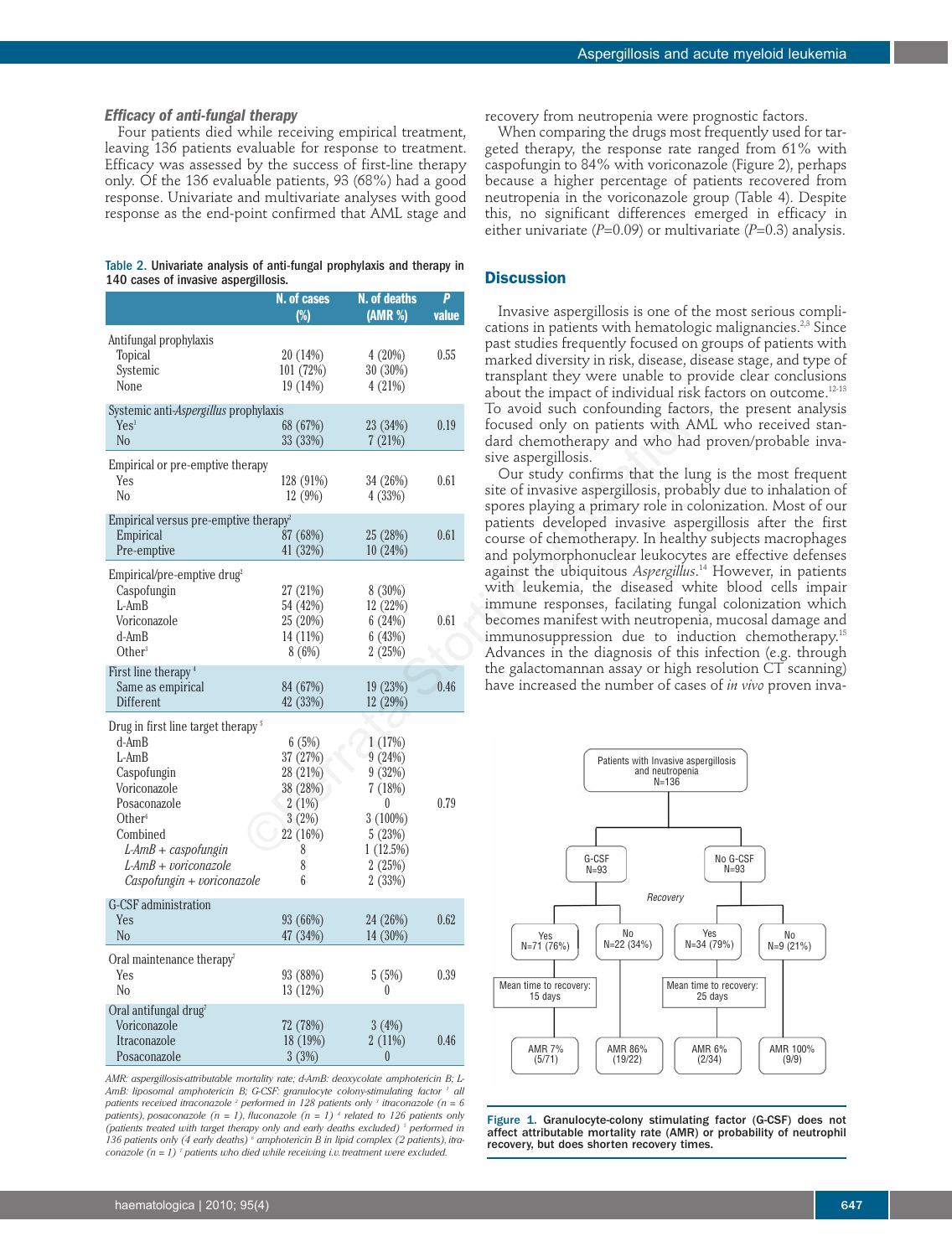sive aspergillosis compared to the number in previous SEIFEM studies,<sup>2,8</sup> while aggressive prescription of empirical/pre-emptive therapy has greatly reduced the rate of dissemination to very few cases. Consequently, unlike others, we are unable to comment on the prognostic impact of dissemination.<sup>16-19</sup>

Neutropenia emerged as a crucial variable in influencing outcome. Over the years clinicians have focused on managing neutropenia by administering G-CSF.<sup>20</sup> The present study showed that G-CSF shortened the period of neutropenia but had no effect on outcome because 34% of patients did not respond to it. Although another approach to neutropenia management is granulocyte transfusions, the use of this strategy in our series was limited to anecdotal cases, probably because of the scarce and divergent clinical evidence of its efficacy. To date, there have been no clinical trials balancing efficacy and adverse reactions in invasive aspergillosis.

The prognostic significance of certainty of diagnosis has not yet been clearly defined. In our analysis the outcome of patients with "proven" invasive aspergillosis was identical to that of patients with "probable" infection. In other recent studies, patients with proven invasive aspergillosis had a worse outcome, $^{21}$  or, in complete contrast, a better outcome than patients with probable invasive aspergillo $sis.<sup>22</sup>$ 

Standard anti-fungal prophylaxis was based on fluconazole or itraconazole, given that posaconazole had not been approved for prophylaxis in Italy when the study was on-going. About two-thirds of the patients in our series developed invasive aspergillosis despite prior anti*-Aspergillus* prophylaxis. The use of systemic prophylaxis is still debated since its efficacy is uncertain and breakthrough infections with non-*fumigatus* strains are often feared.23 In our series *A. fumigatus* was confirmed as the most frequent causative species of aspergillosis, independently of whether prophylaxis was systemic or not. ificance of certainty of diagnosis has<br>
befined. In our analysis the outcome<br>
ben'' invasive aspergillosis was iden-<br>
storti prophylaxis was iden-<br>
storti prophylaxis as interestinguists are death to the contrast, a bette



Figure 2. First- and second-line antifungal targeted therapy and responses (focused on liposomal amphotericin B, voriconazole and caspofungin) in invasive aspergillosis.

As demonstrated by univariate and multivariate analyses, empirical and pre-emptive therapies produced similar outcomes, probably because there was little or no delay in starting pre-emptive antifungal therapy. Indeed, targeted therapy was begun within a mean of 8 days. After the definitive diagnosis of invasive aspergillosis, the empirical/pre-emptive treatment was not changed in 81% of patients, because they were considered clinically stable.

In the present cohort the 27% AMR confirmed the downward trend in mortality rates. Most invasive aspergillosis-related deaths occurred within the first 6 weeks of the onset of symptoms, when patients were most vulnerable, whereas other causes predominated for later deaths.

In analyzing response to first-line targeted therapy, this study focused particularly on the three most frequently employed drugs (L-AmB, caspofungin and voriconazole). The response rate to standard- or high-dose L-AmB,

## Table 3. Causes of death over time in 47 patients.

| <b>Cause of death</b>  | <b>Number</b><br>$(\%)$ | N. of<br>deaths<br><6 weeks*<br>(%) | N. of<br>deaths<br>>6 weeks*<br>$(\%)$ | p<br>value |
|------------------------|-------------------------|-------------------------------------|----------------------------------------|------------|
| Invasive aspergillosis | 20/47<br>(43%)          | 18/33<br>(55%)                      | 2/14<br>(14%)                          | 0.02       |
| Other with             | 18/47                   | 12/33                               | 6/14                                   | n.s.       |
| invasive aspergillosis | (38%)                   | (36%)                               | (43%)                                  |            |
| Other without          | 9/47                    | 3/33                                | 6/14                                   | 0.007      |
| invasive aspergillosis | (19%)                   | $(9\%)$                             | (43%)                                  |            |

*\*According to Wingard* et al.*<sup>10</sup>*

## Table 4. Comparison among the three groups of patients in terms of principal epidemiological characteristics.

|                                       | L-AmB          | <b>Caspofungin</b><br>N. of cases: 37 N. of cases: 28 | <b>Voriconazole</b><br>N. of cases: 38 | P<br>value |  |  |
|---------------------------------------|----------------|-------------------------------------------------------|----------------------------------------|------------|--|--|
| AML phase                             |                |                                                       |                                        |            |  |  |
| Onset                                 | 21 (57%)       | 16(57%)                                               | 25 (66%)                               |            |  |  |
| Relapse/resistance                    | 16 (43%)       | 10(36%)                                               | 11 (29%)                               | 0.67       |  |  |
| Complete remission                    | 0              | 2(7%)                                                 | 2(5%)                                  |            |  |  |
| Site of infection                     |                |                                                       |                                        |            |  |  |
| Lung                                  | 34 (92%)       | 27 (96%)                                              | 34 (89%)                               |            |  |  |
| <b>Sinuses</b>                        | $\overline{2}$ | 0                                                     | 3                                      | 0.57       |  |  |
| Multiple <sup>1</sup>                 |                |                                                       | $\left( \right)$                       |            |  |  |
| Other                                 | $\theta$       | $\overline{0}$                                        |                                        |            |  |  |
| Previous neutropenia                  |                |                                                       |                                        |            |  |  |
| Yes                                   | 35 (95%)       | 26 (93%)                                              | 37 (97%)                               | 0.68       |  |  |
| N <sub>0</sub>                        | 2              | 2                                                     |                                        |            |  |  |
| Mean duration of previous neutropenia |                |                                                       |                                        |            |  |  |
| $<$ 10 days                           | 12(32%)        | 11(39%)                                               | 10(26%)                                | 0.53       |  |  |
| $\geq 10$ days                        | 25 (68%)       | 17 (61%)                                              | 28 (74%                                |            |  |  |
| Recovery from neutropenia             |                |                                                       |                                        |            |  |  |
| <b>Yes</b>                            | 28 (77%)       | 19 (68%)                                              | 33 (87%)                               | 0.06       |  |  |
| No                                    | 8              | 9                                                     | 5                                      |            |  |  |
| <b>Success</b>                        | 25             | 17                                                    | 32                                     | 0.09       |  |  |
| (response rate)                       | (68%)          | (61%)                                                 | (84%)                                  |            |  |  |
| Survivors at day 120                  | 27             | 19                                                    | 33                                     | 0.15       |  |  |
| (Survival rate)                       | (73%)          | (68%)                                                 | (87%)                                  |            |  |  |

*AML: acute myeloid leukemia, G-CSF: granulocyte colony-stimulating factor. 1* ≥*3 involved sites.*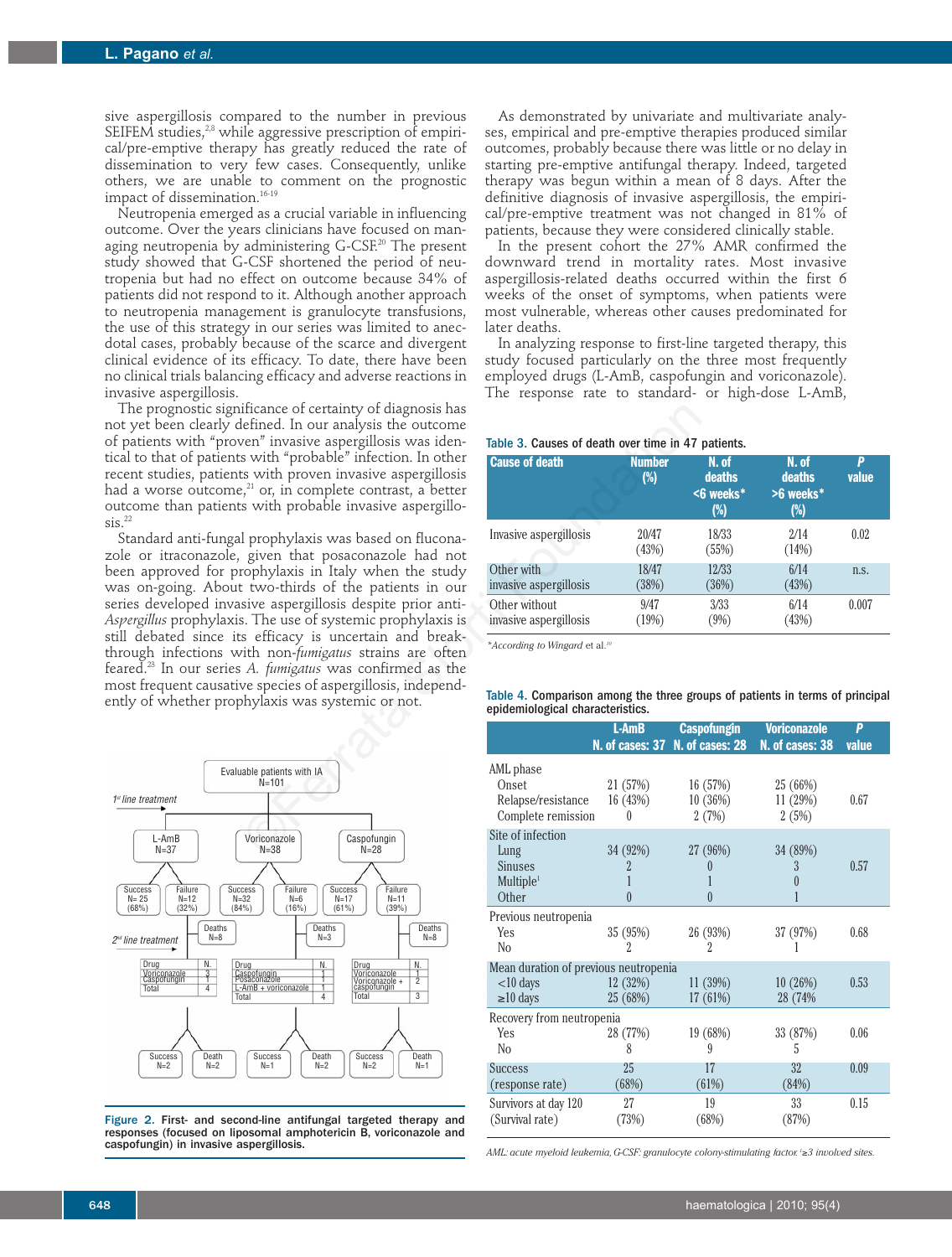caspofungin or voriconazole was already reported to range from 32% to 53%.<sup>24-30</sup> The percentage of success reported in those studies is lower than that observed in our registry, which ranged from 64% to 82%. This could be explained by the very restrictive criteria for response evaluation in pivotal trials. However, when we compared the AMR reported in the present study with that of the afore-mentioned trials, the results are comparable. These observations suggest that the efficacy of antifungal agents is probably higher in clinical practice than in randomized trials.

Interestingly, in our analysis no significant differences emerged between response rates to three commonly used drugs. The trend towards to better response in patients who received voriconazole might have depended on the larger number of patients who recovered from neutropenia. However, one should also consider that a higher number of cases could have made the differences statistically significant.

Antifungal treatments have often been combined in recent years in order to exploit potential synergies and a broader spectrum activity and to prevent resistance. However, in the absence of prospective studies in patients with hematologic disorders this type of expensive and potentially toxic therapy should be reserved for rescue therapy.31 Surprisingly, 16% of our patients with invasive

aspergillosis received two-drug, often sequential, combination therapy as first-line treatment. The most efficacious antifungal combination appeared to be L-AmB and caspofungin, which may merit further evaluation in randomized clinical trials.

In conclusion, advances in diagnosis and the availability of a larger antifungal armamentarium for the treatment of invasive aspergillosis in patients with hematologic malignancies have contributed to reducing fungus-related mortality.<sup>8</sup> Neutropenia and depressed immunity to fungi are still major risk factors<sup>14,32,33</sup> and, until recovery of these biological deficiencies is hastened, we recommend the current practice of aggressive empirical and pre-emptive therapy for invasive aspergillosis in patients with AML.

## **Authorship and Disclosures**

All authors contributed to this registry investigation and the preparation of this report.

LP, FA, and AN have received research support and honoraria from Schering Plough, Pfizer, Gilead, and Merck. AC, MO has received research support and honoraria from Gilead, and Merck. ML has received research support and honoraria from Merck. No other potential conflicts of interests relevant to this article were reported.

## **References**

- 1. Caira M, Girmenia C, Fadda RM, Mitra ME, Picardi M, Van Lint MT, et al. Invasive fungal infections in patients with acute myeloid leukemia and in those submitted to allogeneic hemopoietic stem cell transplant: who is at highest risk? Eur J Haematol. 2008; 81(3):242-3.
- 2. Pagano L, Caira M, Candoni A, Offidani M, Fianchi L, Martino B, et al. The epidemiology of fungal infections in patients with hematologic malignancies: the SEIFEM-2004 study. Haematologica. 2006; 91(8):1068-75.
- 3. Herbrecht R, Natarajan-Amé S, Letscher-Bru V, Canuet M. Invasive pulmonary aspergillosis. Semin Respir Crit Care Med. 2004; 25(2):191-202.
- 4. Baddley JW, Stroud TP, Salzman D, Pappas PG. Invasive mold infections in allogeneic bone marrow transplant recipients. Clin Infect Dis. 2001; 32(9):1319-24.
- 5. Klastersky J. Adverse effects of the humanized antibodies used as cancer therapeutics. Curr Opin Oncol. 2006;18(4):316-20.
- 6. Martin SI, Marty FM, Fiumara K, Treon SP, Gribben JG, Baden LR. Infectious complications associated with alemtuzumab use for lymphoproliferative disorders. Clin Infect Dis. 2006;43:16–24.
- 7. Pagano L, Girmenia C, Mele L, Ricci P, Tosti ME, Nosari A, et al. Infections caused by filamentous fungi in patients with hematologic malignancies. A report of 391 cases by GIMEMA Infection Program. GIMEMA Infection Program; Gruppo Italiano Malattie Ematologiche dell'Adulto. Haematologica. 2001;86(8):862-70.
- 8. Pagano L, Caira M, Picardi M, Candoni A, Melillo L, Fianchi L, et al. Invasive aspergillosis in patients with acute leukemia: update on morbidity and mortal-

ity–SEIFEM-C Report. Clin Infect Dis. 2007; 44(11):1524-5.

- 9. Ascioglu S, Rex JH, de Pauw B, Bennett JE, Bille J, Crokaert F, et al. Defining opportunistic invasive fungal infections in immunocompromised patients with cancer and hematopoietic stem cell transplants: an international consensus. Invasive Fungal Infections Cooperative Group of the European Organization for Research and Treatment of Cancer; Mycoses Study Group of the National Institute of Allergy and Infectious Diseases. Clin Infect Dis. 2002; 34(1):7-14. Mall authors contributed to this represent<br>the complined in the preparation of this representation of this representation of this representation<br>cord properties and a mall and Mall and Mall are record respective studies in
	- 10. Wingard JR, Ribaud P, Schlamm HT, Herbrecht R. Changes in causes of death over time after treatment for invasive aspergillosis. Cancer 2008; 112(10):2309-12.
	- 11. Hosmer DW, Lemeshow S. Applied Logistic Regression. New York: Wiley & Sons 1989.
	- 12. Nivoix Y, Velten M, Letscher-Bru V, Moghaddam A, Natarajan-Amé S, Fohrer C, et al. Factors associated with overall and attributable mortality in invasive aspergillosis. Clin Infect Dis. 2008; 47(9):1176-84.
	- 13. Kohno S. High mortality in invasive aspergillosis: what we need to know for determination of poor prognosis and next countermeasures. Clin Infect Dis. 2008; 47(9):1185-7.
	- 14. Feldmesser M. Role of neutrophils in invasive aspergillosis. Infect Immun. 2006; 74(12):6514-6.
	- 15. Pagano L, Fianchi L, Leone G. Fungal pneumonia due to molds in patients with hematological malignancies. J Chemother. 2006; 18(4):339-52.
	- 16. Gottfredsson M, Steingrímsdóttir H. Disseminated invasive aspergillosis in a patient with acute leukaemia. Acta Biomed. 2006; 77 (Suppl 2):10-3
	- 17. Keven K, Sengul S, Memikoglu O, Soypacaci Z, Ustuner E, Cakmak A, et al.

Fatal outcome of disseminated invasive aspergillosis in kidney allograft recipients. Med Mycol. 2008; 46(7):713-7.

- 18. Patterson TF, Kirkpatrick WR, White M, Hiemenz JW, Wingard JR, Dupont B, et al. Invasive aspergillosis. Disease spectrum, treatment practices, and outcomes. I3 Aspergillus Study Group. Medicine. 2000; 79(4):250-60.
- 19. Zwitserloot AM, Warris A, van't Hek LG, van Die LE, Verweij PE, Mavinkurve-Groothuis AM. Disseminated aspergillosis in an adolescent with acute lymphoblastic leukemia. Pediatr Blood Cancer. 2008; 51(3):423-6.
- 20. Clark OA, Lyman GH, Castro AA, Clark LG, Djulbegovic B. Colony-stimulating factors for chemotherapy-induced febrile neutropenia: a meta-analysis of randomized controlled trials. J Clin Oncol. 2005; 23(18):4198-214.
- 21. Reuter S, Kern W, Zenz C, Kern P. Prognostic factors for invasive aspergillosis in patients with haematological malignancies. Scand J Infect Dis. 2009;41(6-7):483-90.
- 22. Denning DW, Ribaud P, Milpied N, Caillot D, Herbrecht R, Thiel E, et al. Efficacy and safety of voriconazole in the treatment of acute invasive aspergillosis. Clin Infect Dis. 2002; 34(5):563-71.
- 23. Verweij PE, Mellado E, Melchers WJ Multiple-triazole-resistant aspergillosis. N Engl J Med. 2007;  $356(14):1481-3$ .
- 24. Herbrecht R, Denning DW, Patterson TF, Bennett JE, Greene RE, Oestmann JW, et al. Voriconazole versus amphotericin B for primary therapy of invasive aspergillosis. Invasive Fungal Infections Group of the European Organisation for Research and Treatment of Cancer and the Global Aspergillus Study Group. N Engl J Med. 2002; 347(6):408-15.
- 25. Candoni A, Mestroni R, Damiani D,